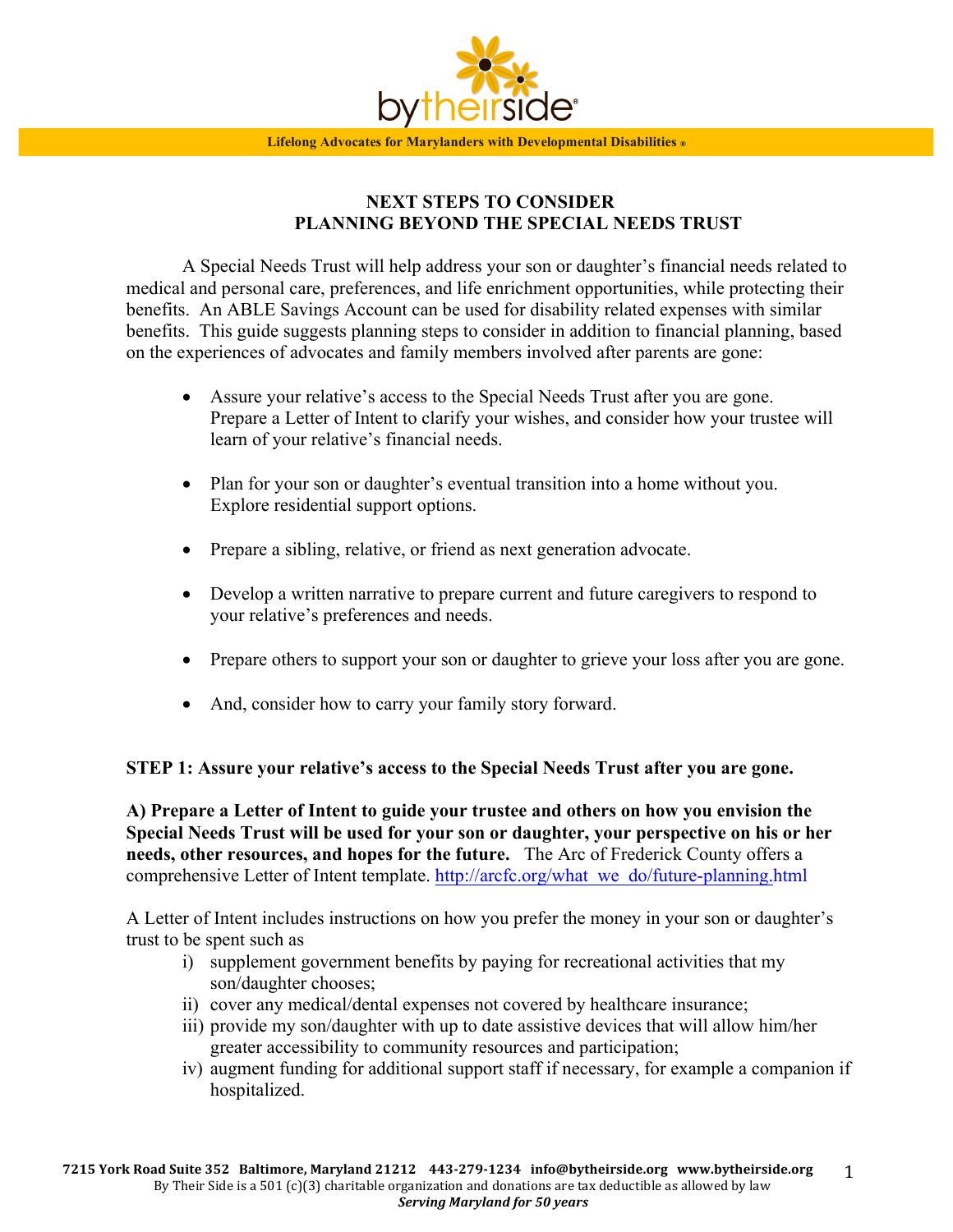Avoid being too specific, as your relative's preferences and needs may change over the years. If there are types of things you do not want the trust to pay for, include instructions about this also. Plan to update your Letter of Intent periodically as needed and provide copies to your executor, trustee, advocate, and key people supporting your relative.

Because a Special Needs Trust is discretionary, a trustee is not legally obligated to follow a Letter of Intent. The Letter of Intent nevertheless helps the trustee understand your relative's needs. Some parents start the Trust fund while they are living to see that all runs smoothly.

**B) Consider how your trustee will learn of your relative's financial needs.** A local family member serving as trustee can visit and attend meetings, but bank and attorney trustees typically respond to funding requests.

The interdisciplinary team (your son or daughter, family members if any, residential and vocational providers, Coordinator of Community Services, other advocate) can identify financial needs throughout the year or at the annual planning meeting, but service providers may overlook a Trust when planning, for several reasons:

- i) On average, one in three residential staff change every year, so eventually those working with your relative may be unaware of the trust.
- ii) The vast majority of people in services do not have a Trust, so teams are accustomed to planning without financial resources.
- iii) Team members may not understand the purpose of a Special Needs Trust or how to access funds. Or they may consider money a private matter and await a trustee to inquire about needs.

Possible strategies:

- (1) Provide your Letter of Intent to the residential agency or advocate about the purpose of the Trust and how to request funds. The State does not currently consider a Trust fund when providing services but that could change, so some families have provided this information only to a private advocate.
- (2) Provide a sample letter to your trustee to periodically send to the residential agency to inquire about your relative's current financial needs. http://bytheirside.org/resourceseducational.html
- (3) Involve a private advocate to visit, monitor, advocate, and provide updates including financial needs to a trustee or distant sibling. www.bytheirside.org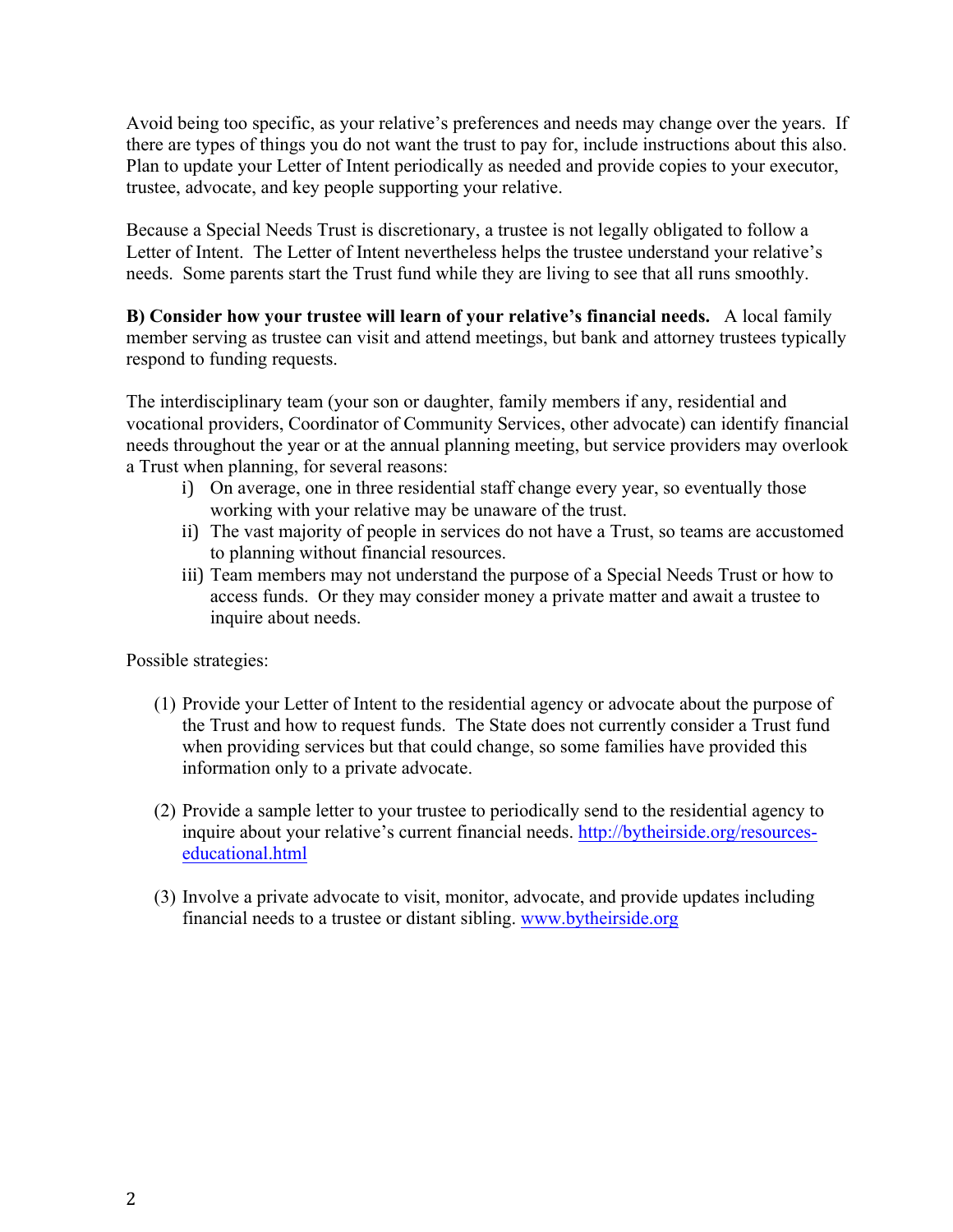### **STEP 2: Plan for your son or daughter's eventual transition into a home without you. Explore residential support options.**

**A) The Maryland Developmental Disabilities Administration (DDA) offers residential support for eligible persons with an intellectual/developmental disability in urgent need.** Apply for DDA services now so you have time to locate necessary documents and respond with additional information if needed, and so your relative will be on the DDA Waiting List when services are needed. http://dda.dhmh.maryland.gov/SitePages/howtoapply.aspx

**Once on the DDA Waiting List, contact your Coordinator of Community Services if your situation changes and your need for services is becoming urgent.** Funding for DDA services is reserved for individuals in urgent need, such as risk to health or safety including change in caregiver ability to continue care for health reasons or inability to manage individual behavior, etc. Keep a list of examples and any available documentation to support your request.

**Meanwhile, begin to identify a residential service provider.** The DDA website includes a list of licensed providers. Review provider descriptions and their websites to identify several that offer the type of services needed and whose beliefs about service provision match your own. Licensure records and investigations at the Office of Healthcare Quality are public record. While many providers are unable to schedule interviews until DDA has authorized funding, they may provide parent references or add you to their mailing list.

**After funding is approved, schedule interviews with your top 3 or 4 providers.** Consult with your Coordinator of Community Services for suggestions. Involve your son or daughter in the selection as much as possible, including home tours and interviews with potential housemates or new staff. The Arc of Frederick County developed a comprehensive list of interview questions to be tailored to your needs. http://arcfc.org/resources/factsheets.html

If your preferred residential provider does not have a home available, they may be willing to start a new home if your Coordinator of Community Services can identify other newly funded individuals seeking similar housing, who might like to consider being housemates.

**B) If Section 8 housing is desired, apply for a Voucher as early as possible.** Individuals with a higher level of independent skills may not receive full residential funding from DDA, or may choose to live in a more independent setting. Section 8 vouchers reduce the rent in participating housing complexes. The waiting list in some areas is 7 or more years.

**C) Is home ownership an option?** Parents may purchase a home through a HUD loan for their son or daughter, or provide an option for the Special Needs Trust to make a down payment to purchase a home/condo.Other parents have planned to leave their home to the SNT, so their son or daughter can maintain the supportive relationships and participation within their immediate neighborhood and community. If funded by DDA, a provider agency can provide up to 24 hours/day of Personal Support in a Trust-owned home if needed. Housemates can pay rent to the Trust, which can contribute to the cost of home maintenance.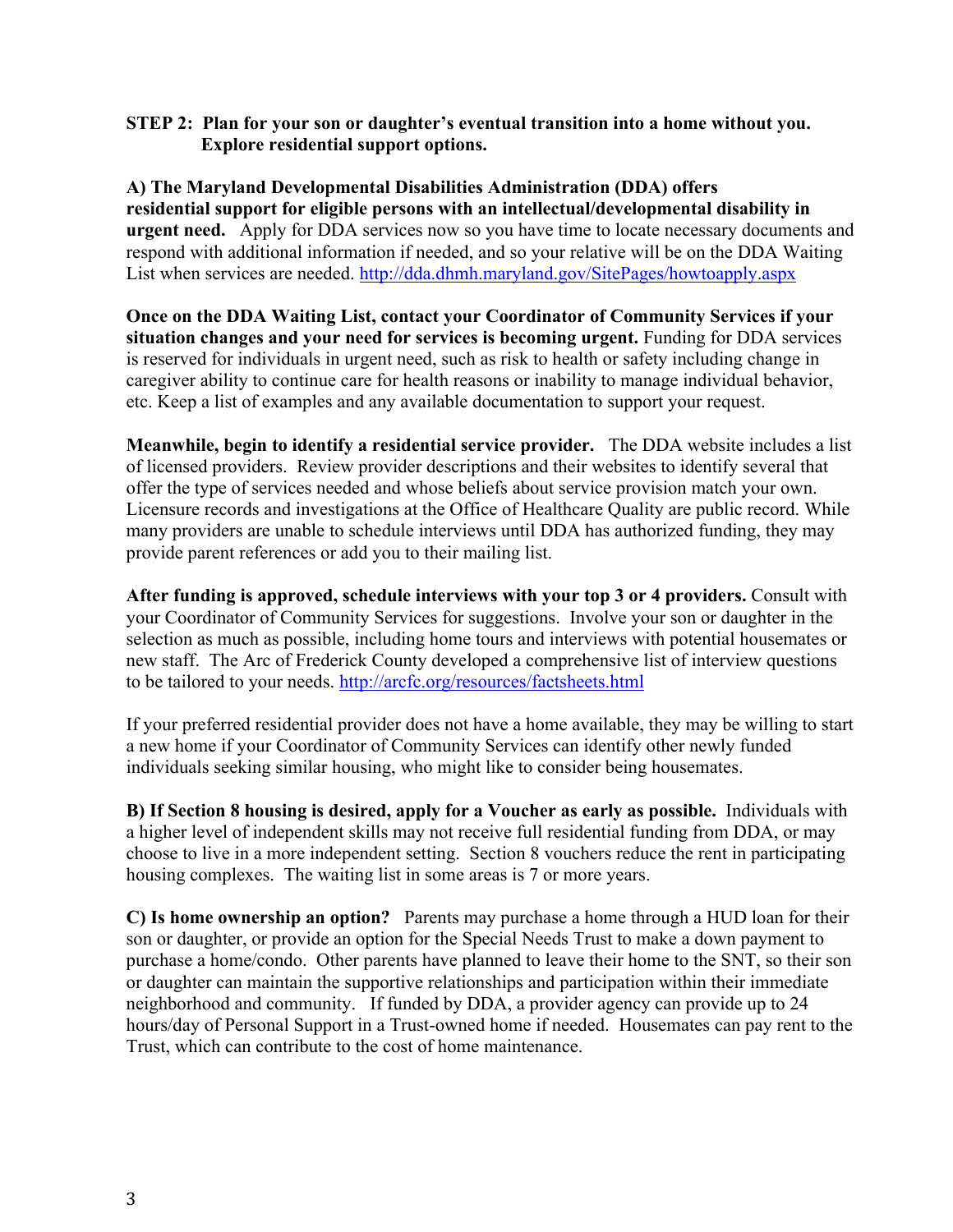**D.) Is your plan for your son or daughter to move in with a sibling?** This option requires advance planning with the sibling, including a plan for continued support and supervision while the sibling is at work. Some considerations:

- **i)** When a parent as caregiver is unable to continue care, the situation is often considered urgent by DDA and they may fund residential services. If your son or daughter moves in with a sibling who later wishes to pursue DDA services, DDA will evaluate need based on the sibling as caregiver.
- **ii)** If the sibling moves out of state, funding for services such as in home supports or vocational programs will not transfer. Application could be made for similar services in the new state; most states have long waiting lists.

**E.) Develop a written emergency plan – Who will assist in an emergency should something happen to you?** Who can care for your relative for a day or two? Include DDA contact information in case long term arrangements are needed. Provide a copy of your plan to your emergency contact, close friend or neighbor and/or post it on the refrigerator where it can easily be found. The **Grab and Go Emergency Folder** helps organize important information to assure your relative's comfort and continuity of care. http://arcfc.org/resources/emergency-preparedness.html **If I Need Help** helps parents prepare information in a scan format that could stay with your relative e.g. ID card, clothing badge, shoe lace tab. Ifineedhelp.org

# **STEP 3. Prepare a sibling, relative, or friend as next generation advocate.**

Some siblings report feeling inadequately prepared, or left to make residential arrangements without the support of their parents.

- A. Have a conversation to explain what is entailed and ask his/her/their willingness to check in on your son or daughter, help if needed, and attend Individual Plan meetings, after you are gone. Explore reservations and line up resources to assist. For example, if a sibling is not prepared to handle finances, let them know the residential agency can serve as representative payee or you will find another trustee.
- B. For a larger family, consider how your current advocacy role may be shared by several siblings. One family held a series of meetings for siblings to explore strengths and comfort levels as they divided up tasks. A distant sibling serves as trustee while one local sibling visits regularly and the other attends meetings. This plan carries forward through time rather than one person becoming overwhelmed or each situation requiring negotiation of roles, which can be a source of contention.
- C. Plan learning opportunities such as attendance at Individual Plan meetings or if significant medical needs, attendance at key doctor appointments, so you can demonstrate how to work with the team and explain the process.
- D. Create an organized filing system for important documents. Help the next advocate pick up where you left off by keeping contact notes about issues, action, and resolution. A Personal Information Notebook Index is available at http://www.bytheirside.org/resources-educational.html
- E. You may wish to retain a private advocate to serve as an ally for siblings, especially those whose work may take them out of Maryland. www.bytheirside.org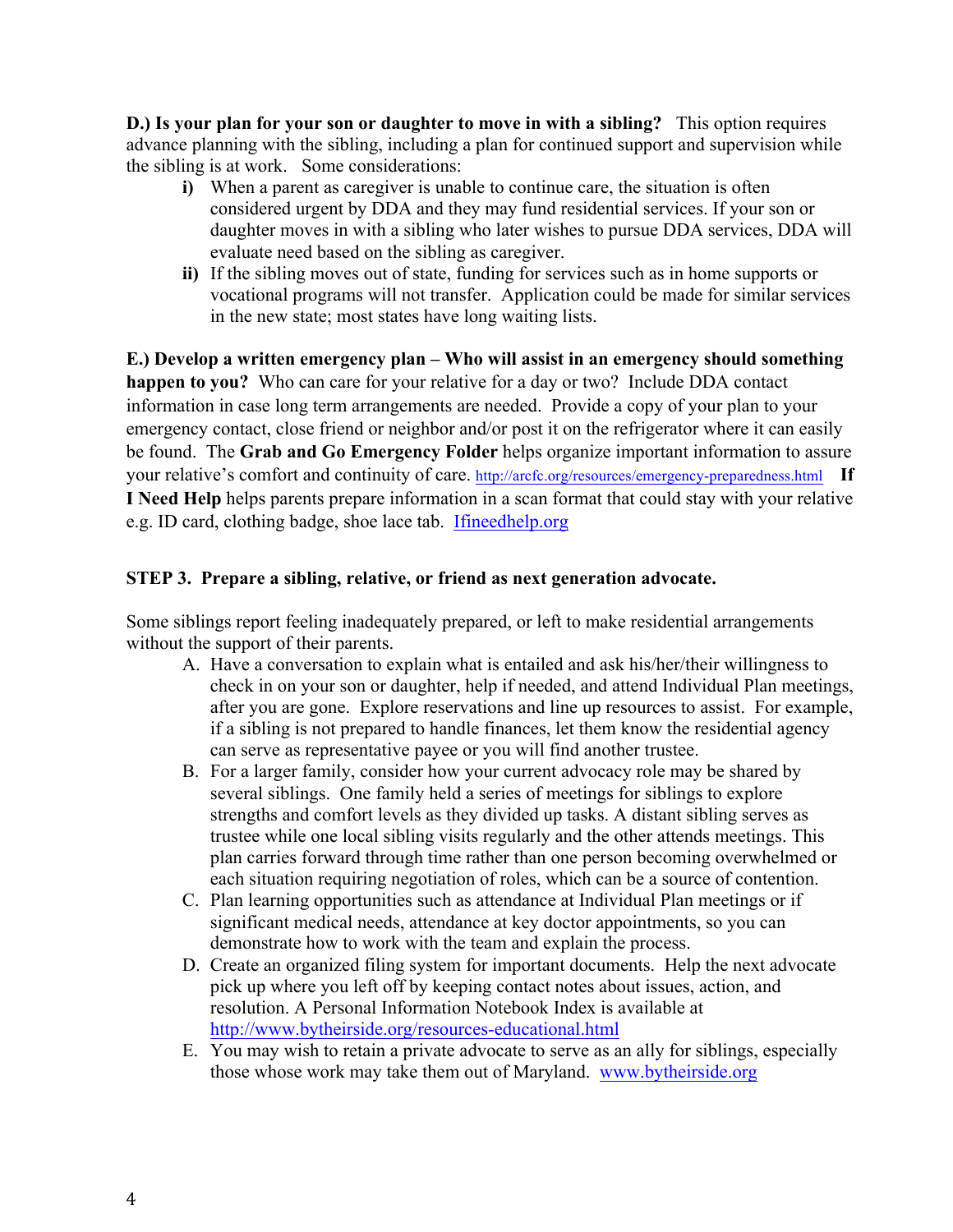### **STEP 4. Develop a written narrative to prepare current and future caregivers to respond to your relative's preferences and needs.**

A transition to a new home, with a new routine, housemates, and caregivers, may be challenging for your son or daughter. The more information you can give the new residential provider about your relative, the better. Write down information while your relative is still home with you so it is available in the future, even if you can't be there yourself. This will also be valuable as staff change over time.

Ask yourself, "What will help my son/daughter cope with the transition?" For example,

- Visits from family members
- Comfort items big and small
- Continuing routines of daily living
- Neighborhood familiarity
- Concrete plans to continue preferred activities and relationships
- Psychological support from professional counselors
- Tips to help staff support your relative if anxious, unhappy, or angry

It is important for the supporting agency to know as many of your relative's preferences as possible. For example:

- Preferred breakfast foods? Other meals?
- Daily routine and important rituals or traditions?
- Favorite kinds of movies?
- How does your relative want their privacy respected?

Completing an individual profile can help assure your relative will continue to benefit from your knowledge and strategies learned over time.

http://www.bytheirside.org/PDFs/Individual%20Profile%20Handwritten.pdf

Contact information will be needed, such as

- Family emergency contact, now and for the future.
- Trustee
- Medical professionals
- Vendors servicing a wheelchair or providing orthopedic shoes, for example
- Other family relationships and friendships to be maintained

Finally, original or copied legal documents should be prepared, to be shared with a provider at the appropriate time. These items include, but are not limited to:

- Birth certificate
- Social Security card, insurance cards, identification card
- Trust and guardianship papers.

See By Their Side's Personal Information Notebook Index for expanded list. http://www.bytheirside.org/resources-educational.html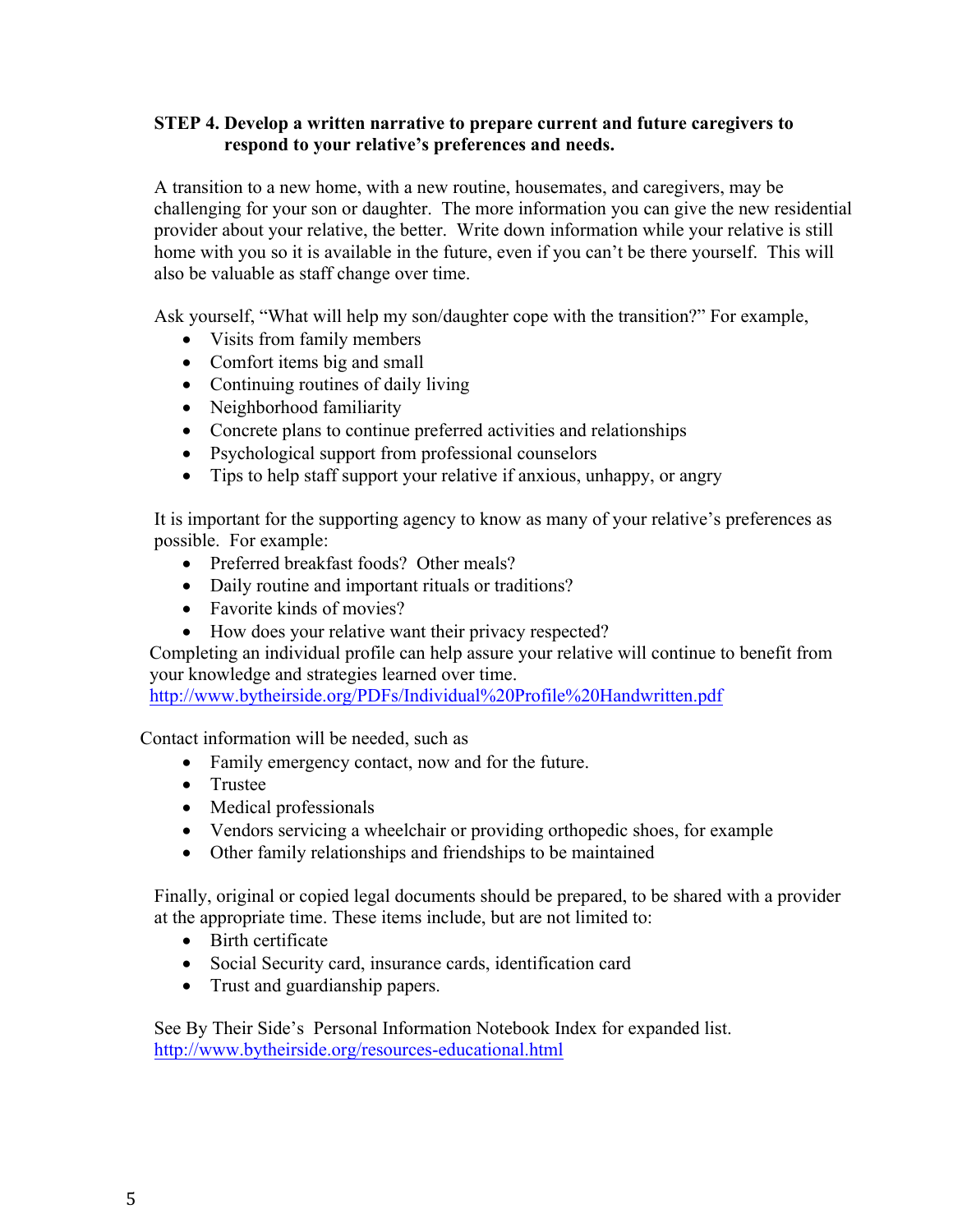### **STEP 5. Plan to help others to support your son or daughter to grieve your loss after you are gone.**

The loss of parents may be the greatest loss your son or daughter will experience. Over time, you have learned how your relative expresses grief and what can help. You may use certain phrases to explain that someone has died and will not return, or you may discuss religious beliefs about where they may be now. Residential staff, advocates, and others will be best prepared to support your relative upon your passing if you have prepared this information in writing, including what has helped your relative to cope in the past.

If your son or daughter is an only child living with a residential agency and anticipates your visit each week, consider introducing an additional visitor such as a close family friend or advocate. In the future when you are gone, your relative may be comforted by continued visits with someone else they know.

Grieving resources are included in **Planning for the Future of an Only Child (and Those with Siblings)**, http://www.bytheirside.org/images/PDFs/Futureplnguide.pdf

# **STEP 6. Consider how to carry your family story forward.**

Your son or daughter may enjoy seeing photographs or hearing their favorite family stories after you are gone. Creating a photo album or memory book together, or preparing one for him or her, can help serve this purpose. Labeling photographs with names, relationships, and descriptions of important events, including favorite activities and vacations, traditions and familiar family stories, helps residential staff and visiting advocates to talk with your son or daughter about their past as well as gain insight into experiences and activities they may wish to enjoy again.

> This document is available online for easy linkage to resources. http://www.bytheirside.org/images/PDFs/NextSteps.pdf

*"The depth of the love of parents for their children cannot be measured. It is like no other relationship. It exceeds concern for life itself." James E. Faust*